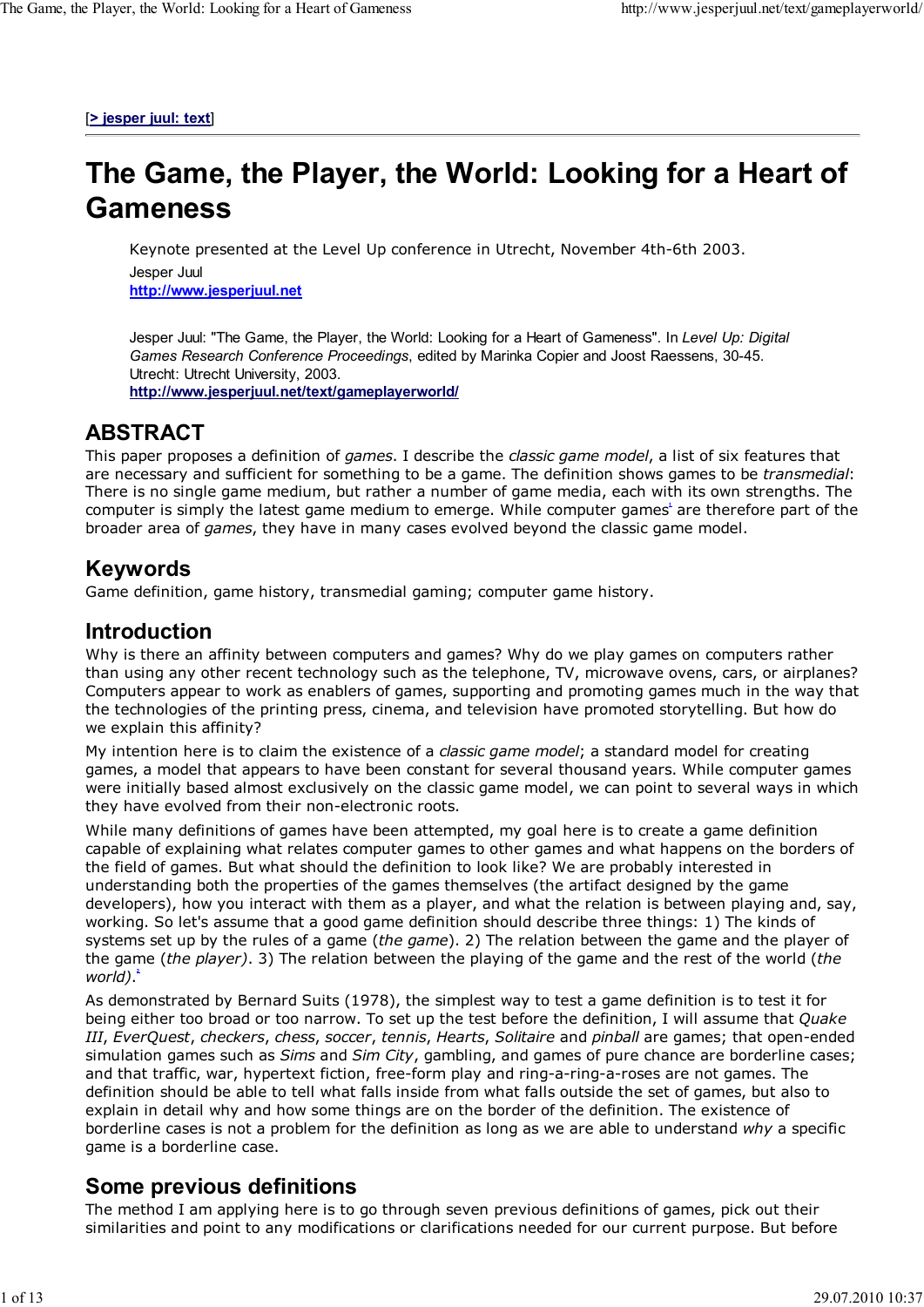going over the previous definitions, we should note that the definitions do not necessarily try to describe the same aspect of games: Some focus purely on the game as such, some focus purely on the activity of playing a game. Additionally, it turns out that many things can be expressed in different ways. When one writer mentions goals and another mentions conflict, it is possible to translate between them: The notion of conflict entails (conflicting) goals; the notion of goals seems to entail the possibility of not reaching the goal, and thereby also a conflict. We will get back to this, but let us simply list seven game definitions which we will then categorize afterwards:

| <b>Source</b>                                             | <b>Definition</b>                                                                                                                                                                                                                                                                                                                                                                                                                                                                                                                                                                |
|-----------------------------------------------------------|----------------------------------------------------------------------------------------------------------------------------------------------------------------------------------------------------------------------------------------------------------------------------------------------------------------------------------------------------------------------------------------------------------------------------------------------------------------------------------------------------------------------------------------------------------------------------------|
| Johan Huizinga<br>1950, p.13.                             | [] a free activity standing quite consciously outside "ordinary"<br>life as being "not serious", but at the same time absorbing the<br>player intensely and utterly. It is an activity connected with no<br>material interest, and no profit can be gained by it. It proceeds<br>within its own proper boundaries of time and space according to<br>fixed rules and in an orderly manner. It promotes the formation<br>of social groupings which tend to surround themselves with<br>secrecy and to stress their difference from the common world by<br>disguise or other means. |
| <b>Roger Caillois</b><br>1961, p.10-11.                   | [] an activity which is essentially: Free (voluntary), separate<br>[in time and space], uncertain, unproductive, governed by rules,<br>make-believe.                                                                                                                                                                                                                                                                                                                                                                                                                             |
| <b>Bernard Suits</b><br>1978, p. 34.                      | To play a game is to engage in activity directed towards bringing<br>about a specific state of affairs, using only means permitted by<br>rules, where the rules prohibit more efficient in favor of less<br>efficient means, and where such rules are accepted just because<br>they make possible such activity.                                                                                                                                                                                                                                                                 |
| <b>Avedon &amp; Sutton</b><br>Smith 1981, p.7.            | At its most elementary level then we can define game as an<br>exercise of voluntary control systems in which there is an<br>opposition between forces, confined by a procedure and rules in<br>order to produce a disequilibrial outcome.                                                                                                                                                                                                                                                                                                                                        |
| <b>Chris Crawford</b><br>1981, chapter 2.                 | I perceive four common factors: representation ["a closed formal<br>system that subjectively represents a subset of reality"],<br>interaction, conflict, and safety ["the results of a game are<br>always less harsh than the situations the game models"].                                                                                                                                                                                                                                                                                                                      |
| David Kelley 1988,<br>p.50.                               | a game is a form of recreation constituted by a set of rules that<br>specify an object to be attained and the permissible means of<br>attaining it.                                                                                                                                                                                                                                                                                                                                                                                                                              |
| <b>Katie Salen &amp; Eric</b><br>Zimmerman 2003,<br>p.96. | A game is a system in which players engage in an artificial<br>conflict, defined by rules, that results in a quantifiable outcome.                                                                                                                                                                                                                                                                                                                                                                                                                                               |

There are probably more commonalities than differences in these definitions. But if we return to the idea that we want to look at games on three different levels, we can sort the points of the individual definitions according to what they describe. For example, "rules" describes games as a formal system. That a game is "outside ordinary life" describes the relation between the game and the rest of the world. But that a game has an "object to be obtained" describes the game as formal system *and* the relation between the player and the game. If we take "goals" and "conflict" to be different ways of expressing the same concept, this allows us to gather all the points of the definitions under ten headings<sup>\*</sup>:

| <b>The</b> | The | The | <b>Other</b> |
|------------|-----|-----|--------------|
|            |     |     |              |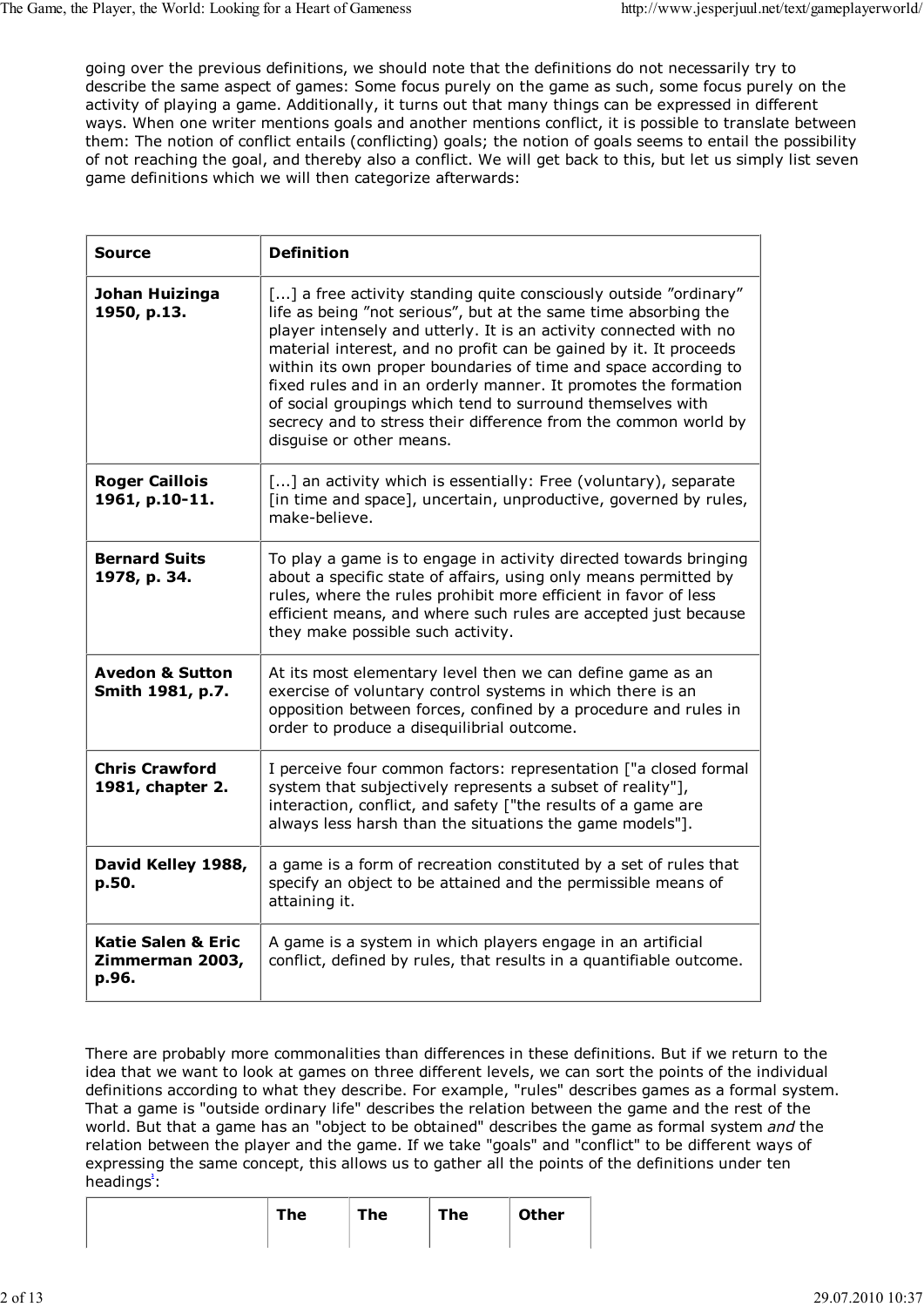|                                                                                                                                                                                                                  | game<br>as<br>formal<br>system | player<br>and the<br>game | game<br>and the<br>rest of<br>the<br>world |  |
|------------------------------------------------------------------------------------------------------------------------------------------------------------------------------------------------------------------|--------------------------------|---------------------------|--------------------------------------------|--|
| <b>Rules</b><br>Fixed rules (Huizinga)<br>Rules (Caillois)<br>Rules (Suits)<br>Procedure & rules<br>(Avedon & Sutton-<br>Smith)<br>Formal system<br>(Crawford)<br>Rules (Kelley)<br>Rules (Salen &<br>Zimmerman) |                                |                           |                                            |  |
| <b>Outcome</b><br>Uncertain (Caillois)<br>Disequilibrial outcome<br>(Avedon & Sutton-<br>Smith)<br>Changing Course<br>(Kelley)<br>Quantifiable outcome<br>(Zimmerman &<br>Salen)                                 |                                |                           |                                            |  |
| "Goals"<br>Bringing about a state<br>of affairs (Suits)<br>Opposition (Avedon &<br>Sutton-Smith)<br>Conflict (Crawford)<br>Object to be obtained<br>(Kelley)                                                     |                                |                           |                                            |  |
| <b>Interaction</b><br>Interaction<br>(Crawford)                                                                                                                                                                  |                                |                           |                                            |  |
| Goals, rules, and<br>the world<br>Artificial conflict<br>(Zimmerman &<br>Salen)                                                                                                                                  |                                |                           |                                            |  |
| "Separate"<br>Outside ordinary life /<br>proper boundaries<br>(Huizinga)<br>Separate (Caillois)<br>No material interest<br>(Huizinga)<br>Unproductive<br>(Caillois)                                              |                                |                           |                                            |  |
| "Not work"<br>Free / voluntary<br>(Caillois)                                                                                                                                                                     |                                |                           |                                            |  |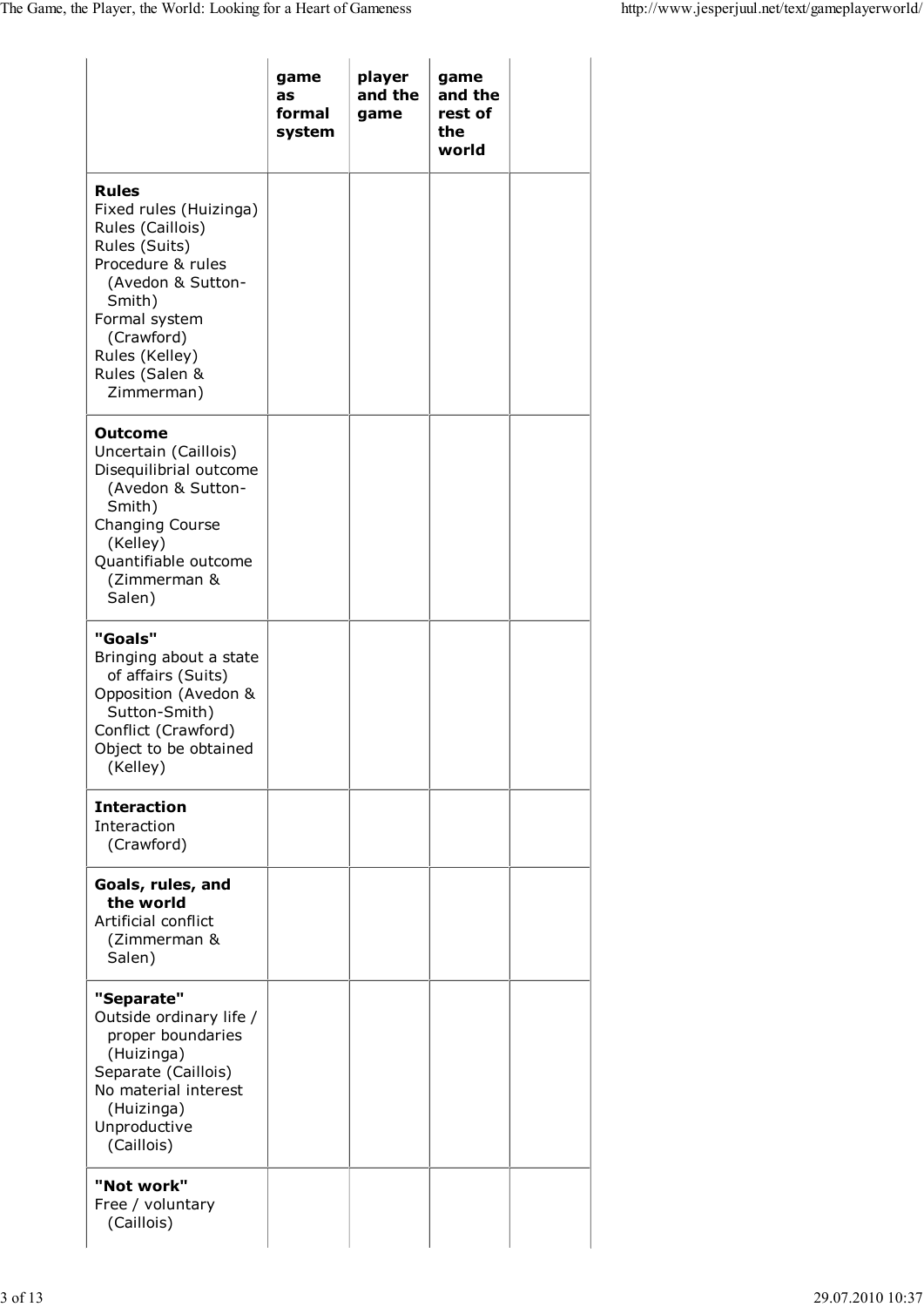| Voluntary control<br>systems (Avedon &<br>Sutton-Smith)<br>Recreation (Kelley)                    |  |  |
|---------------------------------------------------------------------------------------------------|--|--|
| <b>Less efficient</b><br>means<br>Less efficient means<br>(Suits)                                 |  |  |
| <b>Social groupings</b><br>Promotes social<br>groupings<br>(Huizinga)                             |  |  |
| <b>Fiction</b><br>Representation<br>(Crawford)<br>Make-believe<br>(Caillois)<br>Safety (Crawford) |  |  |

# **The loose ends**

#### **Fiction**

The issue of fiction in games is tricky since it depends much on the games we are looking at. For the time being, suffice to say that *some* games have a fictional element, but that it is not universal to games.

#### **The game and the player: A second look at goals**

The list of examples gives us two border case examples around the concept of goals: *Sims* and *Sim City* are often labeled games even if they do not have explicit goals. While the games' designer, Will Wright, claims that they are not games but toys (Costikyan), they are nevertheless often categorized as "computer games".

The proposal here is to be more explicit about the player's relation to the game by splitting the concept of goals into three distinct components, namely: 1) Valorization of the possible outcomes: That some outcomes are described as positive, some as negative. 2) Player effort: That as a player you have to *do* something. 3) Attachment of the player to an aspect of the outcome. As a player you agree to be happy if you win the game, unhappy if you loose the game. This is part of what we may term *the game contract* and curiously happens even in a game of pure chance.

#### **Separate and unproductive: Negotiable consequences**

In the definition of Roger Caillois, games are both *separate* in time and space from the rest of the world and *unproductive*. It is fairly easy to find examples of games that transgress the first aspect: It is after all possible to play chess by mail, in which case the game overlaps daily life, both in the sense that the time span of the game overlaps a non-game part of life, and in the sense that it is possible to consider the moves one wants to play while going around one's daily business. Likewise, many net-based strategy games stretch over months or even years. The second feature, unproductive, is dubious if productivity can mean something other than the production of physical goods. Caillois' suggestion is that even gambling does not *produce* anything. From an economic viewpoint, this is problematic since gambling is in fact a huge industry. Let us note that it is possible to bet on the outcome of any game<sup>\*</sup>, and that many people do make a living playing games.

Separation is a special issue in live action role-playing games, where the games may be played in spaces also used for "normal life". In these cases, specific descriptions have to be made as to what interactions are allowed between non-playing people and players.<sup>8</sup>

Taking a step back, we can see that the notion of *separate* and the notion of games being *unproductive* are quite similar in two respects, 1) both specify what interactions are possible (and allowed) between the game activity and the rest of the world and 2) both are clearly not perfect boundaries, but rather fuzzy areas under constant negotiation.

When Caillois claims that a game played involuntarily is not a game, we need to make a distinction between a given game and a given playing of a game. All copies of Quake III do not suddenly cease to be games because someone is making money playing it. And since all games are potential targets of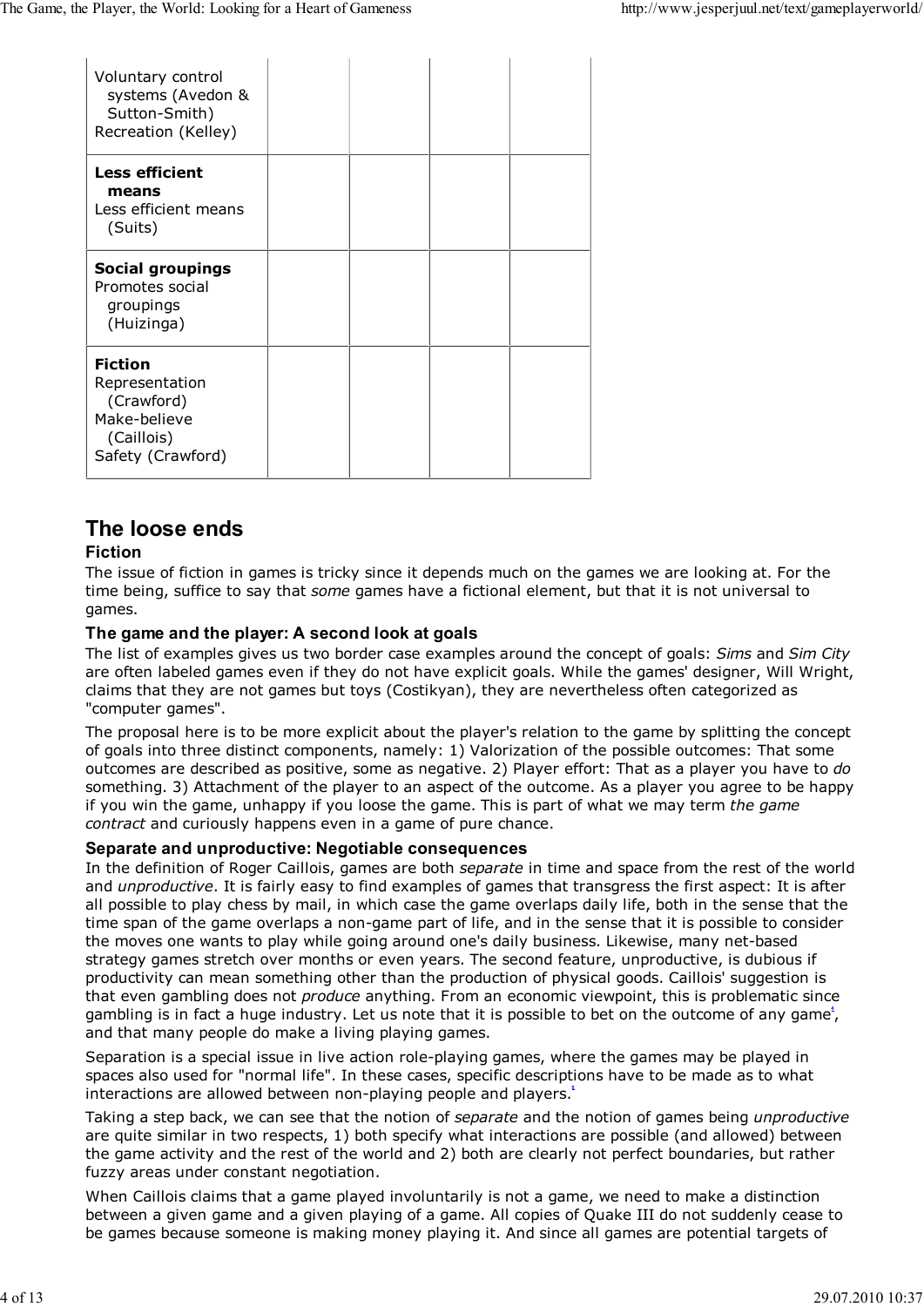betting and of professional playing, I suggest that games are characterized by being activities with *negotiable consequences*: A specific playing of a game may have assigned consequences, but a game is a game because the consequences are *optionally* assignable on a per-play basis. That games carry a degree of separation from the rest of the world follows from their consequences being negotiable.

## **A new definition: 6 game features**

The game definition I propose finally has 6 points: **1) Rules:** Games are rule-based. **2) Variable, quantifiable outcome:** Games have variable, quantifiable outcomes. **3) Value assigned to possible outcomes:** That the different potential outcomes of the game are assigned different values, some being positive, some being negative. **4) Player effort**: That the player invests effort in order to influence the outcome. (I.e. games are challenging.) **5) Player attached to outcome**: That the players are attached to the outcomes of the game in the sense that a player will be the winner and "happy" if a positive outcome happens, and loser and "unhappy" if a negative outcome happens. **6) Negotiable consequences**: The same game [set of rules] can be played with or without real-life consequences.

*A game is a rule-based formal system with a variable and quantifiable outcome, where different outcomes are assigned different values, the player exerts effort in order to influence the outcome, the player feels attached to the outcome, and the consequences of the activity are optional and negotiable.*

|                                            | The game as<br>formal<br>system | The player<br>and the<br>game | The game<br>and the rest<br>of the world |
|--------------------------------------------|---------------------------------|-------------------------------|------------------------------------------|
| 1. Rules                                   |                                 |                               |                                          |
| 2. Variable and<br>quantifiable<br>outcome |                                 |                               |                                          |
| 3. Valorization of<br>outcomes             |                                 |                               |                                          |
| 4. Player effort                           |                                 |                               |                                          |
| 5. Player<br>attached to<br>outcome        |                                 |                               |                                          |
| 6. Negotiable<br>consequences              |                                 |                               |                                          |

These points are not on the same level, rather:

- 1, 2, and 4 describe the properties of the game as a formal system.
- 3 describes the values assigned to the possible outcomes of the system the goal that the player must strive for.
- 4-5 describe the relation between the system and the player. (Feature 4 describes both the fact that the game system can be influenced by player input and that the player does something.)
- 6 describes the relation between the game activity and the rest of the world.

Each point merits further elaboration:

## **1. Fixed rules**

Games have rules.<sup>6</sup> The rules of games have to be sufficiently well defined that they can either be programmed on a computer or sufficiently well defined that you do not have to argue about them every time you play. In fact, the playing of a non-electronic game is an activity that in itself involves trying to remove any unclearness in the game rules: If there is disagreement about the rules of the game, the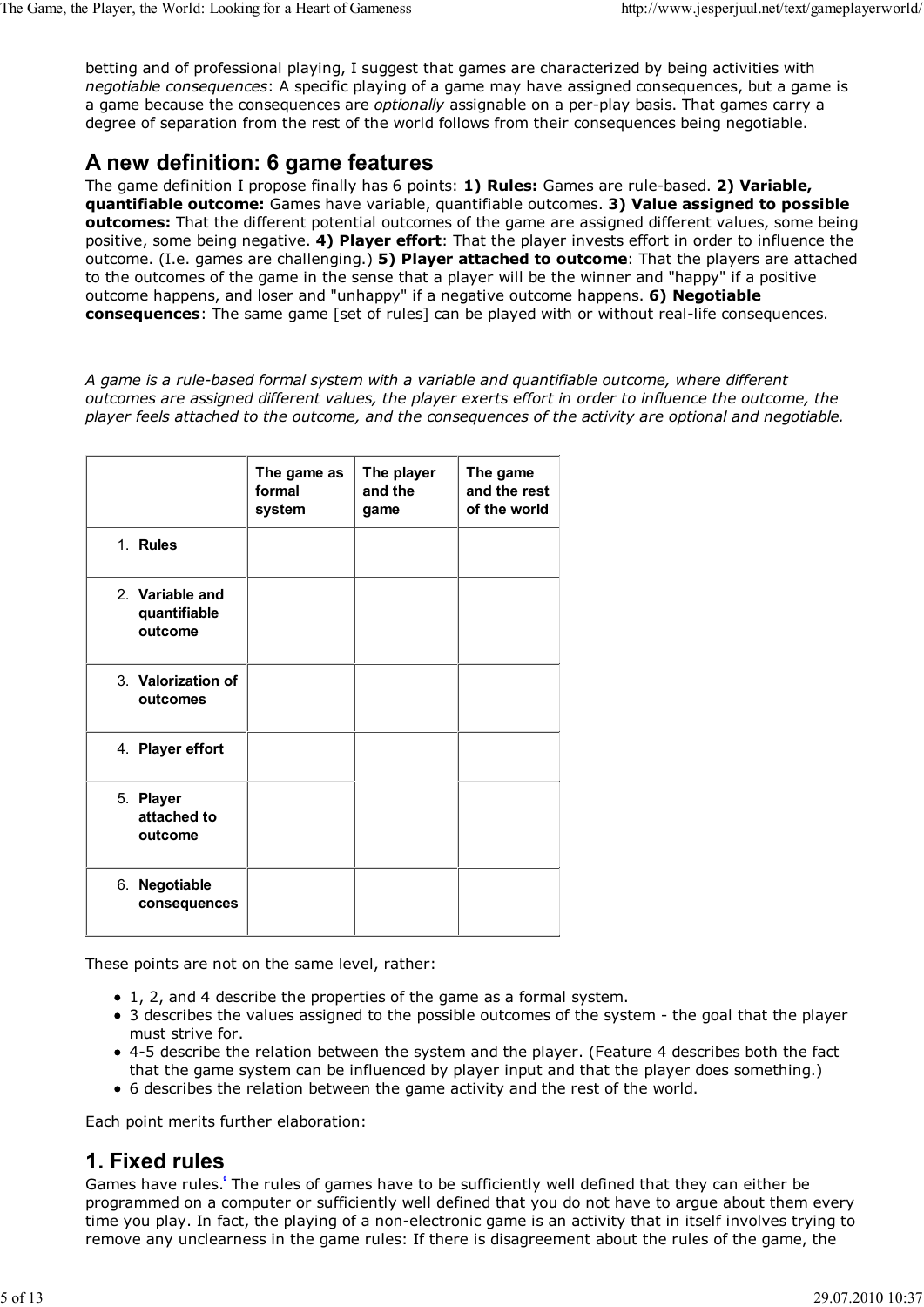game is stopped until the disagreement has been solved. In a commercial game, the developer will (hopefully) have made sure that the rules are unambiguous, but what about non-commercial games? A non-electronic and "folk" (i.e. non-commercial) game tends to drift towards becoming unambiguous, not in the sense that they don't require ingenuity to *play*, but in the sense that it doesn't require ingenuity to *uphold the rules*. This explains some of the affinity between games and computers - and the fact that a several thousand year old non-electronic game is easily implementable in a computer program: The drive towards unambiguity in games makes them ripe for implementation in a programming language.

To borrow some concepts from computer science, the rules of any given game can be compared to a piece of *software* that then needs *hardware* to actually be played. In games, the hardware can be a computer, mechanical contraptions, the laws of physics, or even the human brain.

#### **2. Variable and quantifiable outcome**

For something to work as a game, the rules of the game must provide different possible outcomes. This is pretty straightforward, but for a game to work as a game *activity*, the game must also fit the skills of the player(s). Consider this game of tic-tac-toe:



- 1. X places in the middle.
- 2. O places in the bottom middle.
- 3. X places in the bottom right corner.
- 4. O has no choice but to block the top left.
- 5. X places in the middle right square, and thereby threatens on two squares simultaneously (left middle, top right).
- 6. At this point, O has lost simply due to the fact that the *first* move (bottom middle) was a mistake.

This is a general property of tic-tac-toe: If your opponent begins with the middle, you must *always* place your first piece in the corner, otherwise you will loose to a reasonably intelligent opponent.**<sup>7</sup>** This incidentally explains why tic-tac-toe is a children's game, and this is where we find that there is a subjective aspect to games: As a child, tic-tac-toe remains interesting because you still find the choices mentally challenging. Once you figure out the principle, you will achieve a draw every time you play. Variable outcome depends on who plays them, i.e. if players always achieve a draw or if a master player plays his/her best against a beginner, it does not really work as a game *activity*.

Many games provide features for ensuring a variable outcome. For example, Go, golf, or fighting games like *Tekken* allow for handicaps for the players in an attempt to even out skill differences. A few racing games arguably cheat to even out the skill differences between players: In *Gran Turismo 3*, players who are trailing behind on the race track automatically drive faster than the leading players, allowing them to catch up.

Likewise, players themselves may feign ineptitude in order to bring some uncertainty about the outcome - the Tekken player may play slightly unfocused; the race game player may simply drive slowly or even reverse the car, the chess player may try especially daring strategies. We might term this *player-organized criticality* - in the same way that players try to uphold the rules, the players may also try to uphold ensure a variable game outcome.

Finally, quantifiable outcome means that the outcome of a game is designed to be beyond discussion, meaning that the goal of Pac Man is to get many points, rather than to "move in a pretty way"<sup>8</sup>. Since playing a game where the participants disagree about the outcome is rather problematic, this undergoes the same development as the rules of a game, towards unambiguity.

# **3. Valorization of the outcome**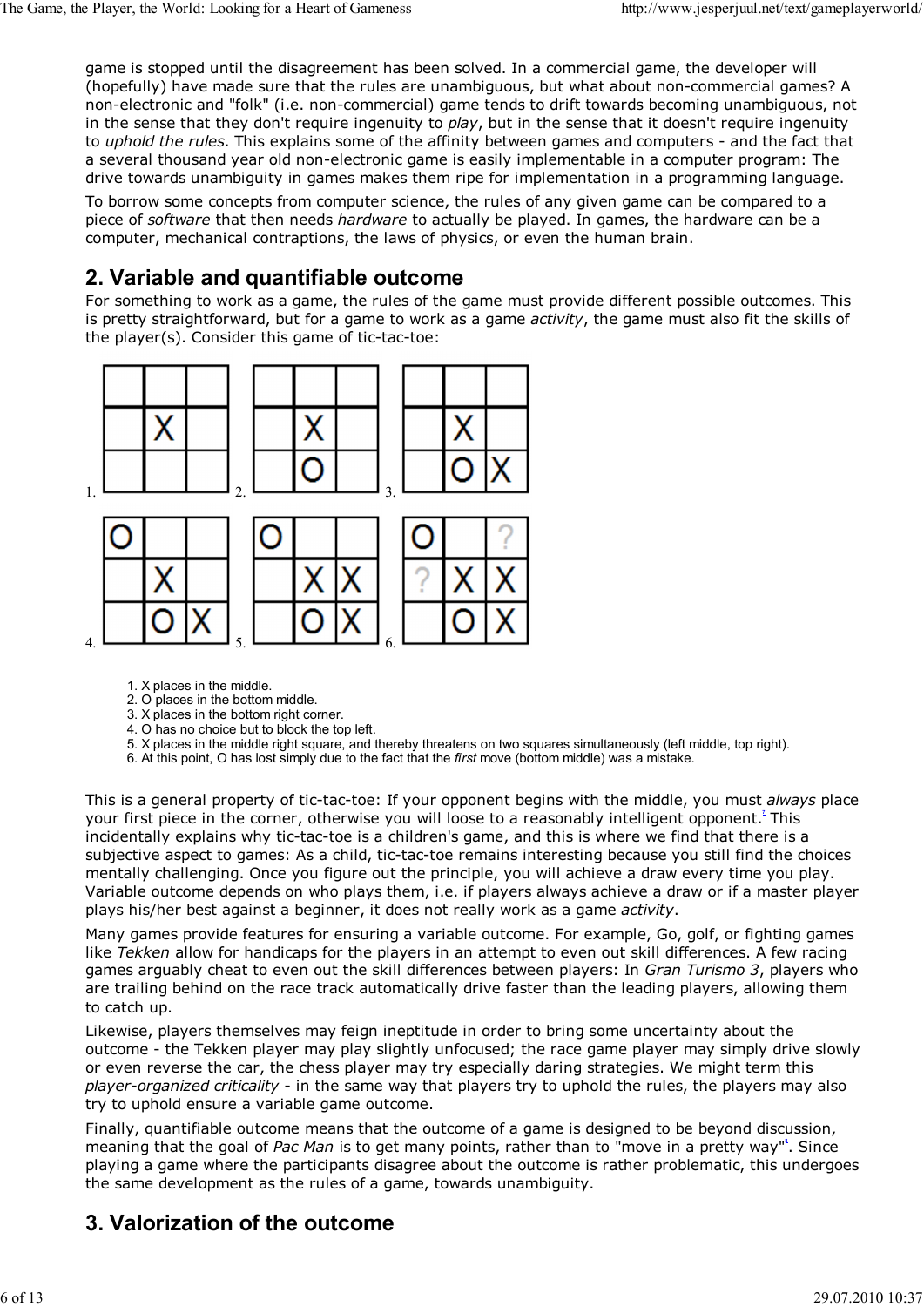This simply means that some of the possible outcomes of the game are better than others. In a multiplayer game, the individual players are usually assigned conflicting positive outcomes (this is what creates the conflict in a game).

The values of the different outcomes of the game can be assigned in different ways: It can be a statement on the box ("Defend the Earth"); it can be stated in the instructions of the game; it can be signaled by the fact that some actions give a higher score than others; by virtue of there only being one way of progressing and making something happen; or it can be implicit from the setup - being attacked by hostile monsters usually means that the player has to defend him/herself against them.

There is a tendency that the positive outcomes are harder to reach than the negative outcomes - this is what makes a game challenging; a game where it was easier to reach the goal than not to reach it would likely not be played very much.

## **4. Player effort**

Player effort is another way of stating that games are challenging, or that games contain a conflict, or that games are "interactive". It is a part of the rules of most games (expect games of pure chance) that the players' actions can influence the game state and game outcome. The investment of player effort *tends* to lead to an attachment of the player to the outcome since the investment of energy into the game makes the player (partly) responsible for the outcome.

## **5. Attachment of the player to the outcome**

Attachment of the player to the outcome is a psychological feature of the game activity which means that there is a convention by which the player is attached to specific aspects of the outcome. A player may actually feel happy if he/she wins, and actually unhappy if he/she looses. Curiously, this is not just related to player effort: A player may still feel happy when winning a game of pure chance. As such, attachment of the player to the outcome is a less formal category than the previous ones in that it depends on the player's attitude towards the game; it is part of what we may term the "game contract" or *lusory attitude* (Suits, p.38-40) that the player agrees to by playing. The spoilsport is one who refuses to seek enjoyment in winning, or refuses to become unhappy by loosing.

## **6. Negotiable consequences**

A game is characterized by the fact that it can *optionally* be assigned real-life consequences. The actual assignment can be negotiated on a play-by-play, location by location, and person to person basis. So while it is possible to bet on the outcome of any normally for-fun-game, it is impossible to enter a casino in Las Vegas and play without betting money.

If a player loses a game and faces horrible consequences from this, it is then a question of honor to conform to the negotiated outcome. We should probably emphasize that there is a difference between the actual operations of the game and the outcome of the game. The only way for a game to have negotiable consequences is to have the *operations* and *moves* needed to play the game are predominantly harmless. Any game involving actual weapons has strong *non-negotiable* consequences. This is in itself a point of contention since especially sports carry a lot of injuries and even death with them. Arguably, part of the fascination with some sports such as boxing or motor sports lie in the fact that they are dangerous. But yet it is part of how we treat these games that injuries should be avoided. There will be a public outrage if Le Mans has slack security precautions.

But even so, all games have some officially sanctioned non-optional consequences, namely in that they make take the time and energy of the players, and, more prominently, the attachment described in point 5: that games are allowed to make the players happy or unhappy, to hurt or boost their pride. But then again, only within certain negotiable limits, since there are some quite well-known transgressions such as excessive sulking (being a poor loser), excessive boasting, leaving the game prematurely if one is losing. Especially the amount of permissible teasing and provoking of other players is not set in stone. In actuality, there is a continuous breaking of these ideals: friendships may end over negotiations in Monopoly; players may get angry that their loved ones didn't protect them in a game of Counter-Strike. However, it is apparently an ideal for game-playing that this kind of thing should not occur. It seems that the explicitly negotiated consequences concern aspects that the players can consciously control such as the exchange of goods - but that involuntary and less controllable reactions such as joy or sorrow require a testing of the waters and are generally less clearly defined.

A special issue regards professional sports. According to Roger Caillois, the professional player or athlete is working rather than playing (p.6). This quickly becomes rather counterintuitive since a contest such as a marathon may include professional athletes as well as amateurs who are running "for the fun of it". This would logically mean that the marathon is and isn't a game at the same time. A better description is to say that even professional players are *playing* a *game*, but in this specific *game session*, the consequences have been negotiated to be financial and career-determining. Perhaps the reason why we can discuss whether professional sports are games or not is that we associate the game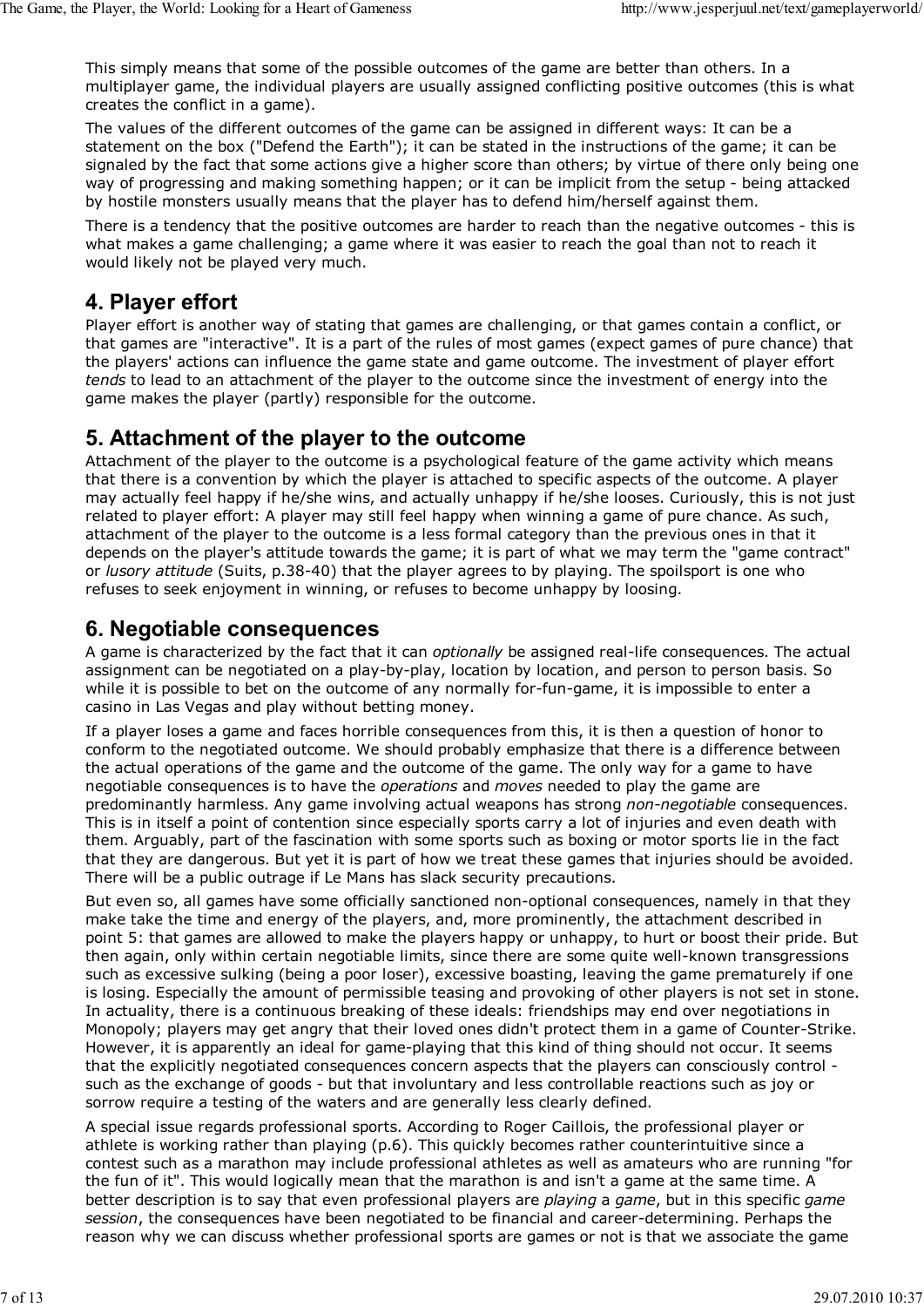rules with the context they are usually used in. We tend to not think of something as a game if we have only seen it performed without serious consequences. Hence, even though the rules governing the stock market or elections could be used for game purposes, we do not consider them games, and though soccer is played professionally, we consider it a game because we are also aware that it is being playing in non-professional settings.

# **The game diagram**

In diagram form, all of this can be visualized as two circles as things considered games having all 6 features within the inner circle, borderline or game-like cases falling in the outer circle, and decidedly non-game cases falling outside the outer circle as well:



Beginning with the borderline cases: Pen and paper Role-playing games are not normal games because with a human game master, their rules are not fixed beyond discussion<sup>\*</sup>. Open-ended simulations like Sim City fall outside because they have no explicit *goals*, i.e. no explicit value attached to the possible outcomes of the game, but what happens in the game is still attached to the player, and the player invests effort in playing Sim City.

Falling completely outside the set of games, free-form play has no rules; hypertext fiction tends to be a question of browsing a story that doesn't change; structured play like ring-a-ring-a-roses has rules, but a constant outcome; movies and storytelling tend to have values attached to the outcome even if there is only one; watching Conway's game of life unfold or watching a fireplace qualifies as a watching a system with rules and variable outcome, but no values are assigned to the specific outcomes; the player is not attached to the outcome, and no player effort required.

Traffic shares most of the game features, namely rules (traffic laws), variable outcome (you either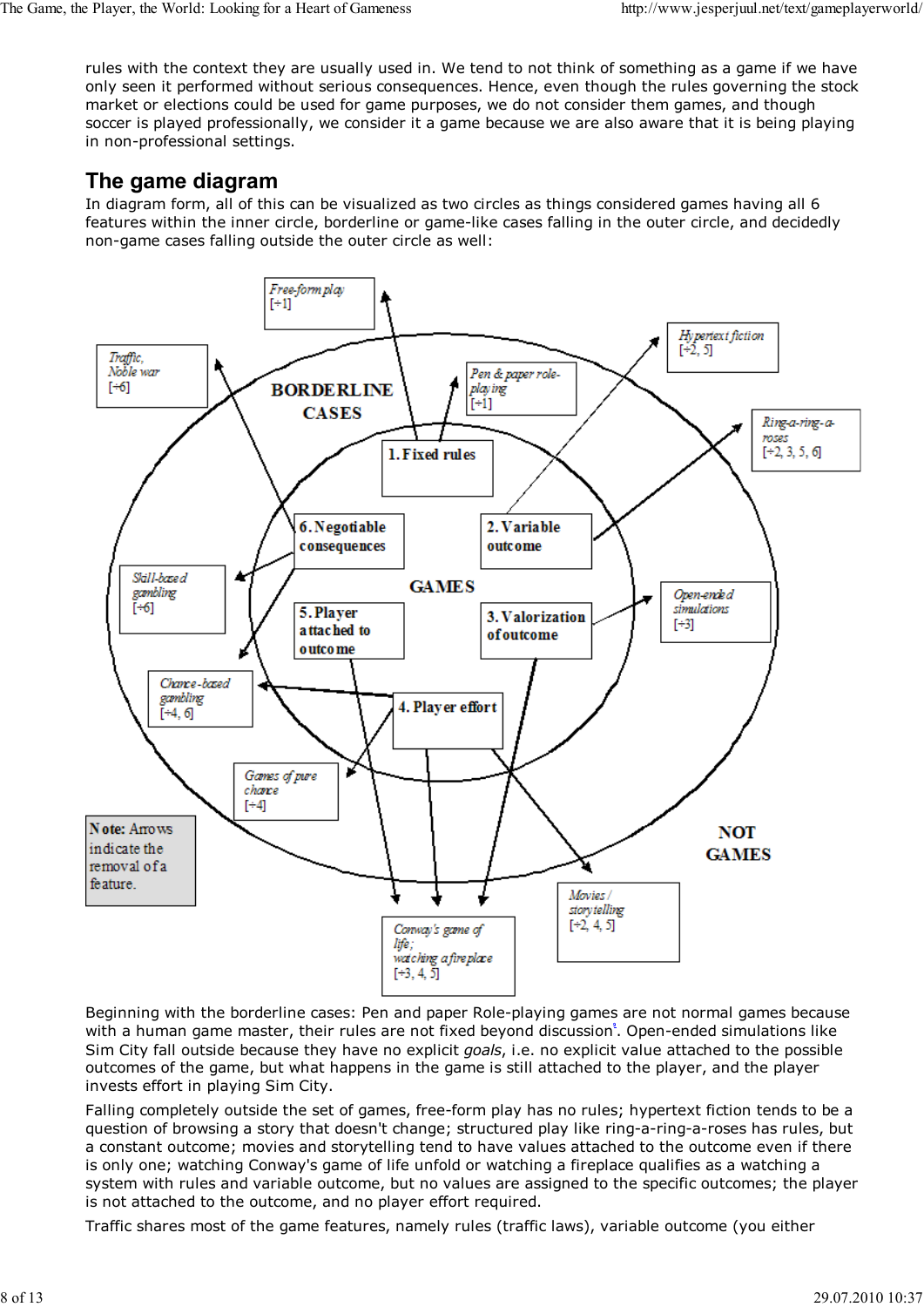arrive or you don't arrive safely), value attached to outcome (arriving safely is better), player effort, and players attached to the outcome (you actually arrive or do not), but the consequences of traffic are *not* optional - moving in traffic *always* has real-life consequences. The same applies to the concept of noble war such as war waged respecting the Geneva Convention.

## **Transmedial gaming**

The definition of games proposed here does not tie games to any specific medium or any specific set of props. Furthermore, we know that many games actually move between media: Card games are played on computers, sports continue to be a popular computer game genre, and computer games occasionally become board games. Since this to my knowledge has not been explored in any systematic way, we can take a cue from discussions of stories: Narratives can not be viewed independently, *an sich*, but only through a medium like oral storytelling, novels, and movies. But we can see that narratives exists since they can be translated from one medium to another:

This transposability of the story is the strongest reason for arguing that narratives are indeed structures independent of any medium. (Chatman 1978, p.20)

While it is clear that something can be passed between a novel and a movie and back, it is also clear that not everything passes equally well. For example, novels are strong in creating inner voices and thoughts, while movies better at conveying movement.

We can therefore view games in a similar perspective: While there is no single medium<sup>a</sup> or set of props that is *the* game medium, games do exist, and do contain recognizable features whether being card games, board games, computers games, sports, or even mind games. Looking at all these, it is quite clear that there is no set of equipment or *material support* common to all games. What is common, however, is a specific sort of *immaterial support*, namely the upholding of the rules, the determination of what moves and actions are permissible and what they will lead to. This can conveniently be described as *computation*, which is in actuality provided by human beings (in board games or card games), computers, or physical laws (in sports).

The reason why the card game *Hearts* is transferable to a computer is that the computer can uphold and *compute* the rules that would normally be upheld by humans, and that the computer has the *memory* capacity to remember *game state* and the *interface* to respond to player input. So the adaptation of board and card games to computers is possible due to the fact that computers are capable of performing 1) the operations defined in the rules of the games, operations that is normally be performed by humans, and 2) the keeping track of the game state which is normally done using cards and board pieces. What we have is therefore an ecology of game media that support gaming, but do so differently, and of games that move between different media, sometimes with ease, sometimes with great difficulty.

Chess qualifies as on of the most broadly implemented games, since chess is available as a board game, on computers, as well as being played *blind*, where the players keep track of the game state in their head. Sports are somewhat special in that the properties of the individual human body are part of the game state. This means that there is less of a clear distinction between the game state and the rest of the world, and that the rules are less clearly defined (hence the need for an umpire).<sup>11</sup>

#### **Game implementations and game adaptations**

Note that there are differences in the way that games move between media. Card games on computers should be considered *implementations* since it is possible to unambiguously map one-to-one correspondences between all the possible game states in the computer version and in the physical card game. Sports games on computers are better described as *adaptations* since much detail is lost on the level of the rules and game state since the physics model of the computer program is a simplification of the real world, and in the interface because the player's body is *not* part of the game state. Adapting soccer to computers is therefore a highly selective adaptation.

Game media support games in three distinct ways:

- *Computation*: How the game medium upholds the rules and decides what happens in response to 1. player input.
- 2. *Game state*: What keeps track of the current game state.
- *Interface*: How *detailed* an influence the players have on the game state. For example, a simple 3. yes/no choice is one bit, whereas in competitive sports, the detail of the influence is huge since the players themselves are part of the game state.

The distinction between computation and game state is necessary in order to explain the differences between some of the game media mentioned here. In technical terms, the distinction between computation and game state corresponds to the low-level distinction in the computer between CPU (computation) and the RAM (memory):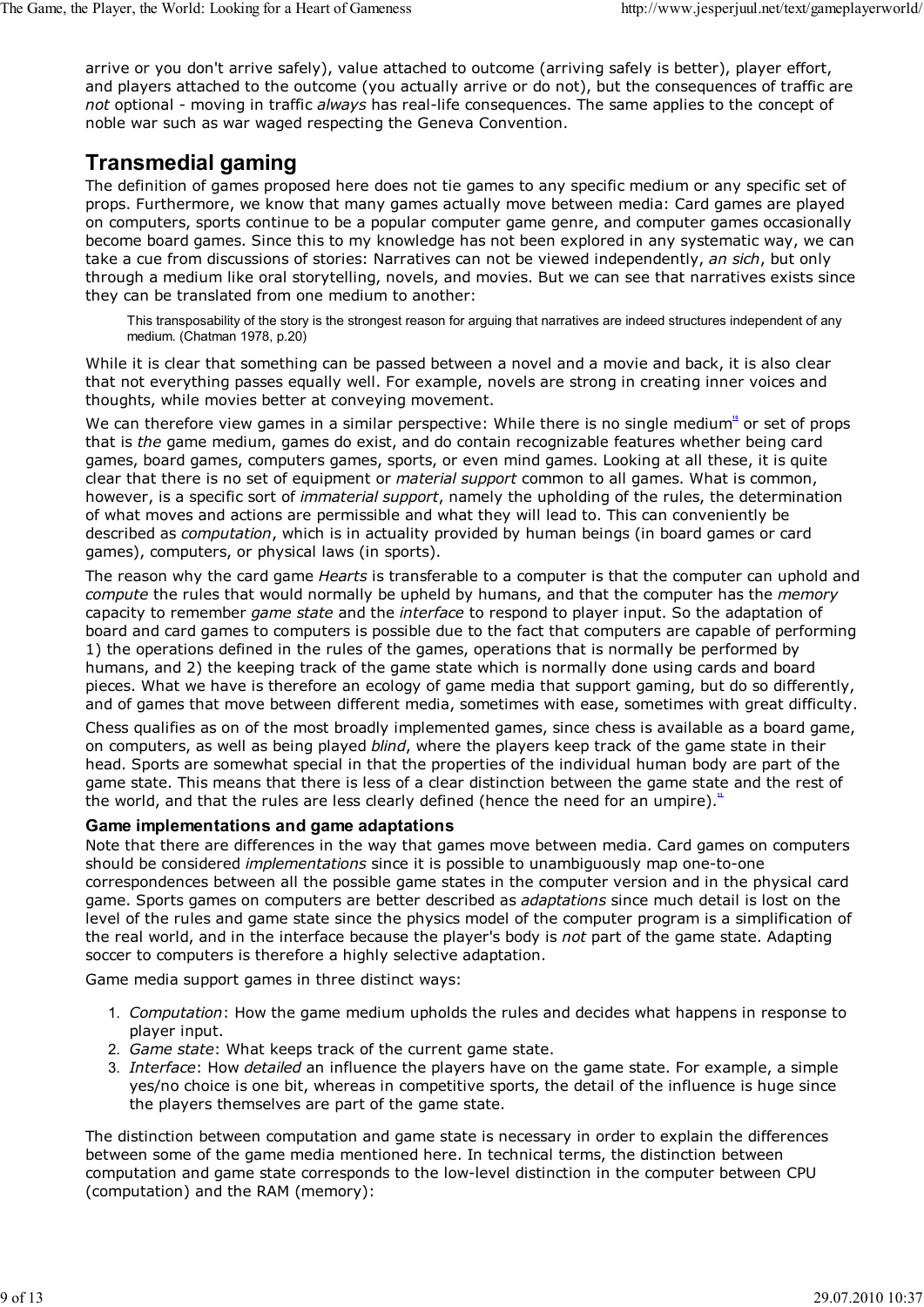|                                   | <b>Rules</b>          | Game state                        |  |
|-----------------------------------|-----------------------|-----------------------------------|--|
| Card games                        | Human brain           | Cards                             |  |
| Board games                       | Human brain           | Game pieces                       |  |
| Competitive sports                | Physics + human brain | Players' bodies / game<br>objects |  |
| Computer games                    | Computer (CPU)        | Computer (RAM)                    |  |
| Card / board games on<br>computer | Computer (CPU)        | Computer (RAM)                    |  |
| Sports on computer                | Computer (CPU)        | Computer (RAM)                    |  |
| Computer chess                    | Computer (CPU)        | Computer (RAM)                    |  |
| Chess                             | Human brain           | Game pieces                       |  |
| <b>Blind chess</b>                | Human brain           | Human brain                       |  |
| Dance / rhythm games              | Computer (CPU)        | Computer (RAM)                    |  |

# **Conclusions**

While some writers have claimed that games are forever indefinable or ungraspable, I hope to have indicated that games *do* have something in common, that we *can* talk about the borders between games and what is not games, and that it makes sense to look at computer games as being the latest development in a history of games that spans millennia.

The definition proposed here describes games mainly as real rule-based systems that players interact with in the real world. This is a markedly different description from another common one, namely that of describing games as fictive worlds. The relation between these two perspectives is something of an ongoing discussion in games, for game players, and for game designers. In theoretical terms, the question of fiction in games has been described in different, conflicting ways. Erving Goffman proposes a principle called *rules of irrelevance*, meaning that the specific shape of a piece in a game is not important. This goes against Crawford's emphasis on the *safety* on games and Caillois' mention of *make-believe* - in both cases, the fictive or make-believe aspect of games is considered important. The relation between rules and fiction in games is a huge subject of its own, but suffice to say that it's not an either/or question.

Discussing the rules of games, we may have a nagging feeling that games contain a built-in contradiction: Since we would normally assume play to be a free-form activity devoid of constraints, it appears illogical that we would choose to limit our options by playing games with fixed rules. Why be limited when we can be free? The answer to this is basically that games provide context for actions: Moving an avatar is much more meaningful in a game environment than in an empty space; throwing a ball has more interesting implications on the playing field than off the playing field; a rush attack is only possible if there are rules specifying how attacks work; winning the game requires that the winning condition has been specified; without rules in chess, there are no checkmates, end games, or Sicilian openings. The rules of a game add *meaning* and *enable actions* by setting up *differences* between potential moves and events.

## **After the classic game model**

While computer games mostly fall into the classic game model, they also modify and work with many of the conventions of classic games. We find that games *have* changed. So while we can talk about games as being a fairly well-defined form, computer games also modify the classic game model and the history of computer games is to a large extent is about breaking with this standard model of games:

1. While computer games are just as rule-based as other games, they modify the classic game model in that it is now the *computer* that upholds the rules. This adds a lot of flexibility to computer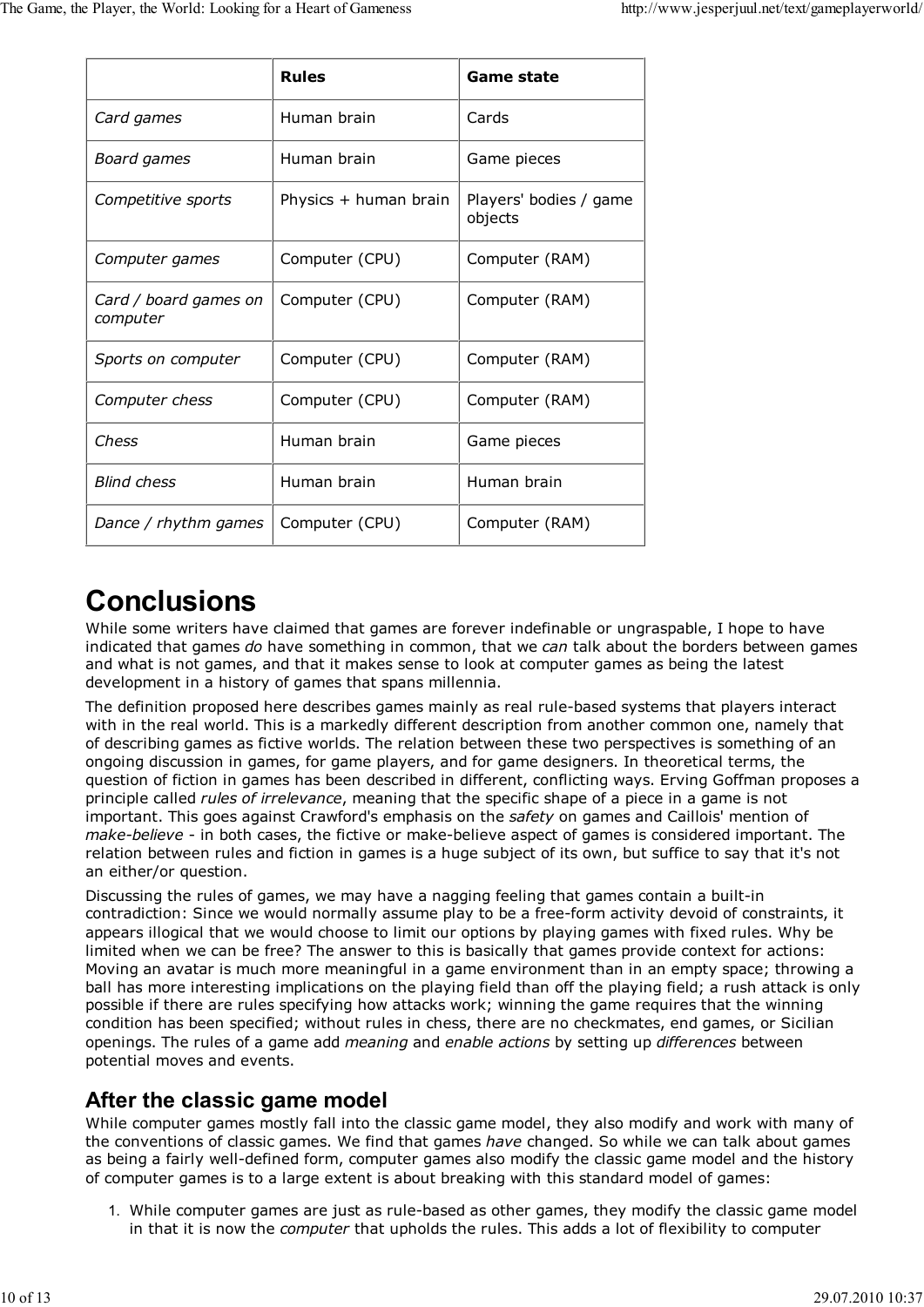games, allowing for much more complex rules; it frees the player(s) from having to enforce the rules, and it allows for games where the player does not know the rules from the outset.

- 2. The concept of a variable outcome is modified in online role-playing games such as *EverQuest*, where the player never reaches a final outcome but only a temporary one when logging out of the game.
- 3. Open-ended simulation games such as *The Sims* change the classic game model by removing the goals, or more specifically, by *not* describing some possible outcomes as better than others.
- 4. Perhaps implicit in the traditional game model is that fact that a game is bounded in time and space; the game has a specific duration and a specific location. Location-based games and assassin's games break this concept, as do some "real-world" games such as *Majestic*.
- 5. The common practice of including semi-official cheat codes in modern computer games means that the player in many cases is free to modify some of the basic rules of a game; the game acquires a quality of becoming a playground or a sandbox.

## **The affinity between computers and games**

Why is there an affinity between computers and games? First of all, because games are a transmedial phenomenon. The material support needed to play a game (like the projector and the screen in cinema) is in fact *immaterial* since games are not tied to a specific set of material devices, but to the computational processing of data. Secondly, because the well-defined character of game rules means that computers can process them. It is then one of the stranger ironies of human history, that the games played and developed over thousands of years have turned out to fit the modern digital computer so well.

The six game features are necessary and sufficient for something to be a game, meaning that all games have these six features, and that having these features is enough to make something a game. While we can imagine any number of other phenomena that share only some of these traits and some others, the claim here is that this specific intersection is uniquely productive, allowing for the huge variation and creativity that we are witnessing in games.

This game model is the basis on which games are constructed. It corresponds to the celluloid of movies; it is like the canvas of painting or the words of the novel. The game model doesn't mean that all games are the same, but that these six features are what games use to be different from each other.

Finally, the revolution in games that computers have provided is one of their strongest contributions to human culture. We like to play games, so now we play computer games.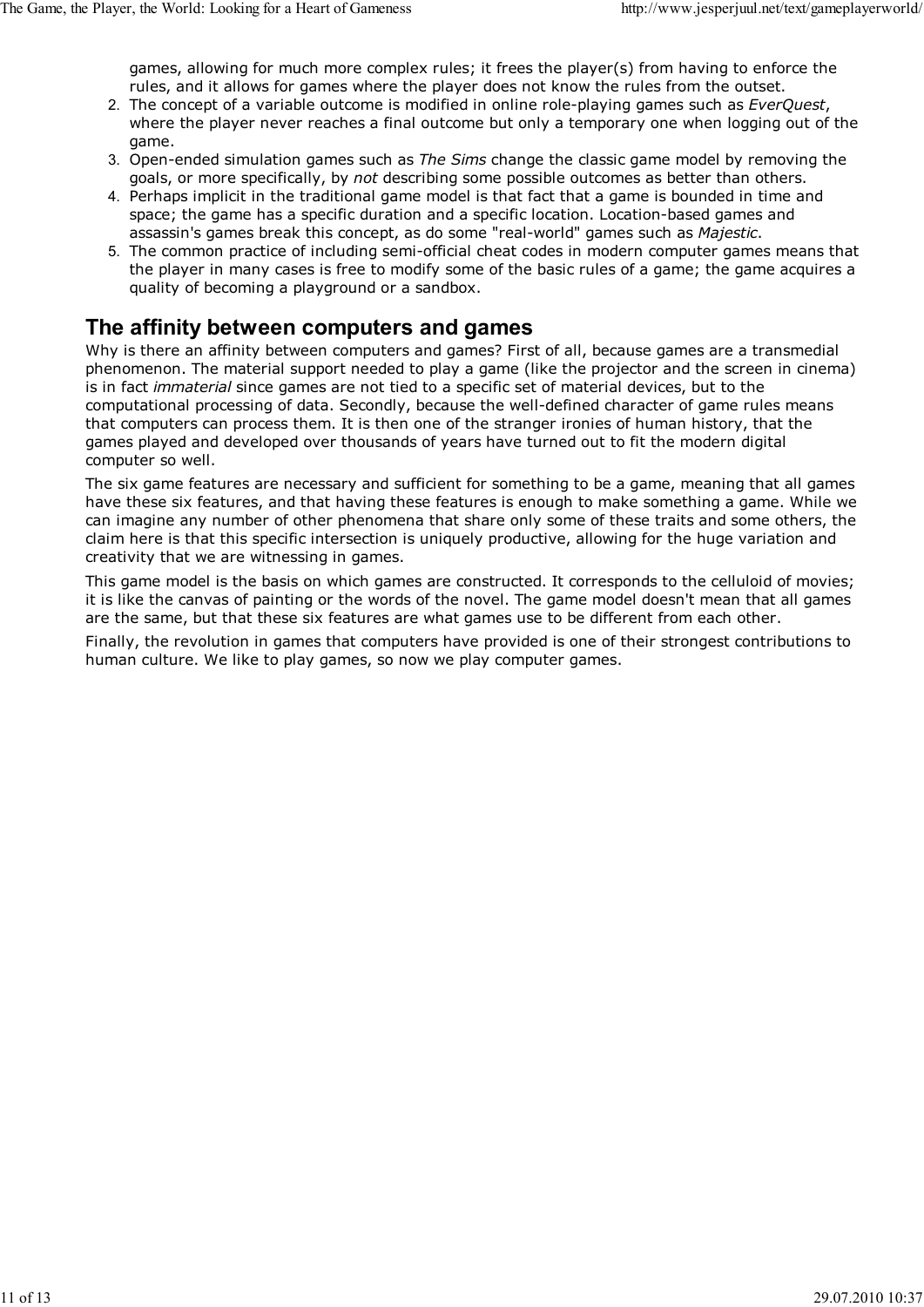# **Acknowledgements**

I am indebted to Clara Fernandez, Chaim Gingold, Henry Jenkins, Aki Järvinen, Susana Pajares Tosca and Eric Zimmerman for comments & discussions.

# **References**

## **Theory**

- 1. Avedon, E.M. & Sutton-Smith, Brian: *The Study of Games*. John Wiley & Sons, Inc., New York, 1981.
- 2. Bateson, Gregory: *A Theory of Play and Fantasy*. University of Chicago Press, Chicago, 1972.
- 3. Caillois, Roger: *Man, play, and games*. The Free Press, Glencoe, New York, 1961 (1958)
- 4. Chatman, Seymour: *Story and Discourse: Narrative Structure in Fiction and Film*. Cornell University Press, Ithaca, 1978.
- Costikyan, Greg: *I Have No Words & I Must Design*. 1994. 5. Available at **http://www.costik.com/nowords.html**
- Crawford, Chris: *The Art of Computer Game Design*. 1982. 6. Available at **http://www.vancouver.wsu.edu/fac/peabody/game-book/Coverpage.html**
- 7. Goffman, Erving: *Fun in Games*. The Penguin Press, New York, 1972 (1961).
- 8. Huizinga, Johan: *Homo Ludens*. The Beacon Press, Boston, 1950 (1944).
- 9. Kelley, David: *The Art of Reasoning*. W. W. Norton & Company, New York, 1988.
- 10. Suits, Bernard: *The Grasshopper*. University of Toronto Press, Toronto, 1978.
- 11. Suits, Bernard:"Tricky Triad: Games, Play, and Sport". In: Morgan, William J. & Meier, Klaus V. (eds.): *Philosophic Inquiry in Sport. 2nd ed.* Human Kinetics, Champaign, Illinois, 1995.
- 12. Wittgenstein, Ludwig: *Philosophical Investigations.* Basil Blackwell, Oxford, 1958.
- 13. Salen, Katie & Zimmerman: Eric. *Rules of Play Game Design Fundamentals*. MIT Press, Cambridge, 2003.

#### **Games**

- 14. Electronic Arts: *Fifa 2003*. Electronic Arts, 2003.
- 15. ID Software: *Quake III Arena*. Electronic Arts, 1999.
- 16. Maxis*: Sim City*, 1989.
- 17. Maxis*: The Sims*. Electronic Arts, 2000.
- MIT Assassins' guild: *Vive la Révolution*. Live action role-playing game, Sunday February 23, 18. 2003.
- 19. Namco: *Pac-Man*. 1980.
- 20. Namco: Tekken Tag Tournament. 2000.
- 21. Polyphony Digital: Gran Turismo 3: A-Spec. Sony 2001.
- 22. Verant Interactive: EverQuest. Sony Online Entertainment, 1999.

#### **Notes**

- **1** By computer games I mean all games played *using computer processing power*: PC and Macintosh-based games, console games, arcade games, cell phone games, etc..
- **2** It is of course a common assumption, following Ludwig Wittgenstein, that games *cannot* be defined.

[66.] Consider for example the proceedings we call 'games'. I mean board-games, card-games, ball-games, Olympic Games, and so on. What is common to them all? Don't say, 'There must be something common, or else they would not be all called "games"', but look and see whether there is anything common to all. [...]

[67]. I can think of no better expression to characterize these similarities than 'family resemblances', for the various resemblances among members of the same family: build, features, color of eyes, walk, temperament, etc. overlap and criss-cross in the same way. And I shall say, 'Games form a family.' (*Philosophical Investigations,* segment 66-67.)

As Bernard Suits points out (Suits 1978, p.x), the suggestion that we should look and see whether there are commonalities to games is a good one, but it is unfortunately not really an advice that Wittgenstein himself follows.

**3** This table was inspired by Zimmerman & Salen's work on game definitions, where they provide a more fine-grained table of 8 different game definitions (2003, p.95).